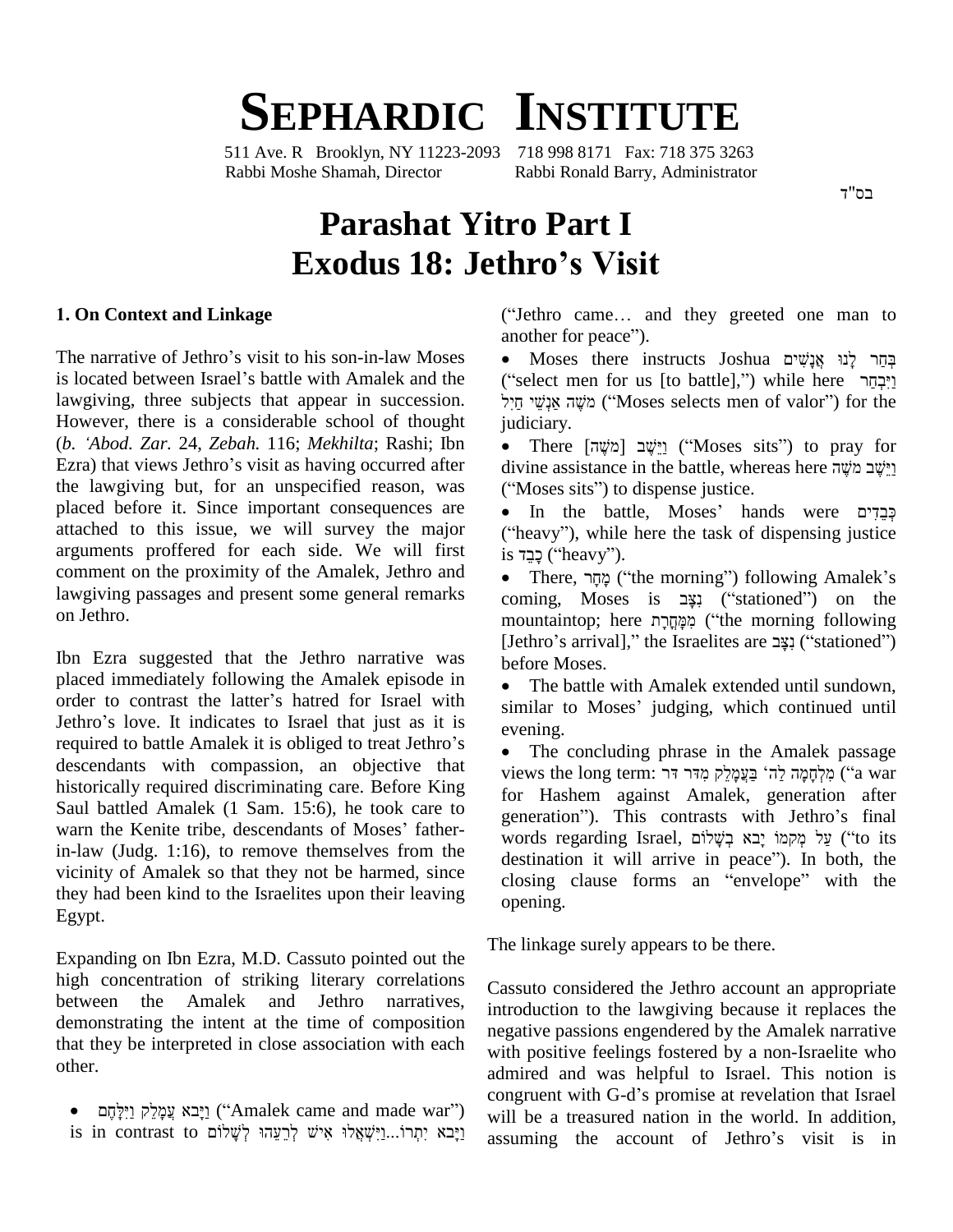chronological order, the judiciary system he recommended would have helped prepare the way for the lawgiving.

Jethro's proposals actually covered more than a over for a meal and that "he gave Zipporah his judiciary. He also addressed the need to have a system to disseminate law as well as to provide guidance and to disseminate law as well as to provide guidance and<br>instruction in it (18:20). Indeed, the hierarchy of In<br>"chiefs of thousands, chiefs of hundreds," etc. (v. 21), hor instruction in it (18:20). Indeed, the hierarchy of In our<br>"chiefs of thousands, chiefs of hundreds," etc.  $(v. 21)$ , honor.<br>containing "heads upon the nation"  $(v. 25)$ , appears to interve contain the infrastructure of a broad civil administration. In the Amalek section a national military capacity was instituted. The linkage of our any event, his praise, מַקֲל הָאֱלֹהִים מִכֵּל הָאֱלֹהִים passage to it – expanding on Cassuto – may point to ("Now I know Hashem is greater than all the gods") the establishment of a complete governmental framework that was awaiting the final ingredient, the lawgiving. The elaboration of the latter will take up most of the rest of the Torah (see Propp, AB commentary on Exodus p.634).

The fact that the details of the Jethro narrative appear just before revelation also seems intended to transmit several lessons of moral instruction that should be internalized prior to that monumental event. As concerns a basic yet most crucial matter such as exprediently authority for administering justice, Moses in id<br>was initially deficient and benefited from another's delegating authority for administering justice, Moses advice. His modesty, manifested in his willingness to accept criticism and correction and learn from others, is an aspect of his worthiness to lead Israel into the lawgiving. This is an important example for all Israel. אֲנִי יַדַעְתִּי כִּי גֲדוֹל ה' וַאֱדְנֵינוּ מִכָּל אֱלֹהִים Even the greatest of men cannot be an expert in everything. We should all have this disposition to realize that we could profit from the insight of others. And on the threshold of its transcendent experience, Israel is taught that it should not think of itself as required to live in a self-contained world that precludes learning to improve and advance from outside its circle. On the contrary, there is great of men's hands; they have mouths but do not speak, insight and wisdom in the world from which it could and should benefit.

## **2. Regarding Jethro**

Jethro represents the finest of priests. This is as<br>Jethro represents the finest of priests. This is do<br>supported by the basic facts that Moses – who cannot Ha Jethro represents the finest of priests. This is doubt, supported by the basic facts that Moses – who cannot Hashe tolerate injustice and exploitation of others – married *aqedai* his daughter and remained with him, shepherding his flock. Moses was apparently willing to continue doing Aaron and the elders of Israel acknowledged Jethro's so indefinitely, until G-d called upon him to return to

Egypt  $(4:18)$ . It also says something about Moses' father-in-law that, when he heard his daughters speak of the Egyptian man who rescued them from the shepherds, he asked them why did they not invite him over for a meal and that "he gave Zipporah his shepherds, he asked them why did they not invite him daughter to Moses" (Exod. 2:21).

In our chapter Moses accorded Jethro great public In our chapter Moses accorded Jethro great public<br>honor. Jethro rejoiced upon hearing of Hashem's intervention on behalf of Israel and recited a wonderful blessing. If not monotheistic he surely ʤappears to have been on the path to becoming so. In wonderful blessing. If not monotheistic he surely<br>appears to have been on the path to becoming so. In<br>עַתָּה יָדַעְתִּי כִּי גָדוֹל ה' מִכְּל הָאֱלֹהִים appears to have been on the path to becoming so. In<br>any event, his praise, מֱאֱלֹהִים מְכָּל הָאֱלֹהִים<br>(''Now I know Hashem is greater than all the gods'') (18:11) should be interpreted in accordance with the linguistic conventions of the times. This is similar to other such formulations in Tanakh (see Exod. 15:11; Deut. 3:24; Ps. 86:8; 89:7; 96:4b; 135:5) that express<br>the appreciation for the greatness and uniqueness of<br>Hashem, not at all implying belief that the "others" the appreciation for the greatness and uniqueness of mentioned are true gods. They may be angels and heavenly ministers, or the formulations may be addressing what other people think. The contexts in all these cases clearly demonstrate that the expressions should not be seen as manifesting belief in idolatry.

In a statement that is one of the longest biblical diatribes against idolatry, the psalmist begins by In a statement that is one of the longest biblical<br>diatribes against idolatry, the psalmist begins by<br>employing many of the same words as did Jethro: יָ es against idolatry, the psalmist begins by<br>hig many of the same words as did Jethro: פִּי<br>אֲנִי יָדָעְתִּי כִּי גָדוֹל ה' וַאֲדִנֵינוּ מִכָּל Hashem is great, and our Master, [greater] than all the אֲנִי יָדַעְתִּי כִּי גָדוֹל ה' וַאֲדנֵינוּ מִכָּל אֱלֹהִים ''For I know that<br>Hashem is great, and our Master, [greater] than all the<br>gods'' (Ps. 135:5) followed by ''Whatever Hashem desires He has made, in heaven and upon earth, in the gods" (Ps. 135:5) followed by "Whatever Hashem<br>desires He has made, in heaven and upon earth, in the<br>seas and all the depths." After several verses of seas and all the depths." After several verses of recounting some aspects of Hashem's greatness the psalmist continues with derision of idolatrous beliefs: The idols of the nations are silver and gold, the work of men's hands; they have mouths but do not speak, they have eyes but do not see...there is no breath in psalmist continues with derision of idolatrous beliefs:<br>"The idols of the nations are silver and gold, the work<br>of men's hands; they have mouths but do not speak, they have eyes but do not see...there is no breath in their mouths" (vv. 15-17). their mouths" (vv. 15-17).<br>Jethro's "Now I know" may very possibly be meant

Jethro's "Now I know" may very possibly be meant<br>as, "Now I have it confirmed beyond the shadow of a Jethro's "Now I know" may very possibly be meant<br>as, "Now I have it confirmed beyond the shadow of a<br>doubt," similar to the meaning of that phrase when Hashem uttered it to Abraham upon his passing the doubt," similar to the meaning of that phrase when aqedah test: "Now I know that you fear G-d" (Gen. 22:12).

eminence by partaking of his sacrificial meal. Jethro is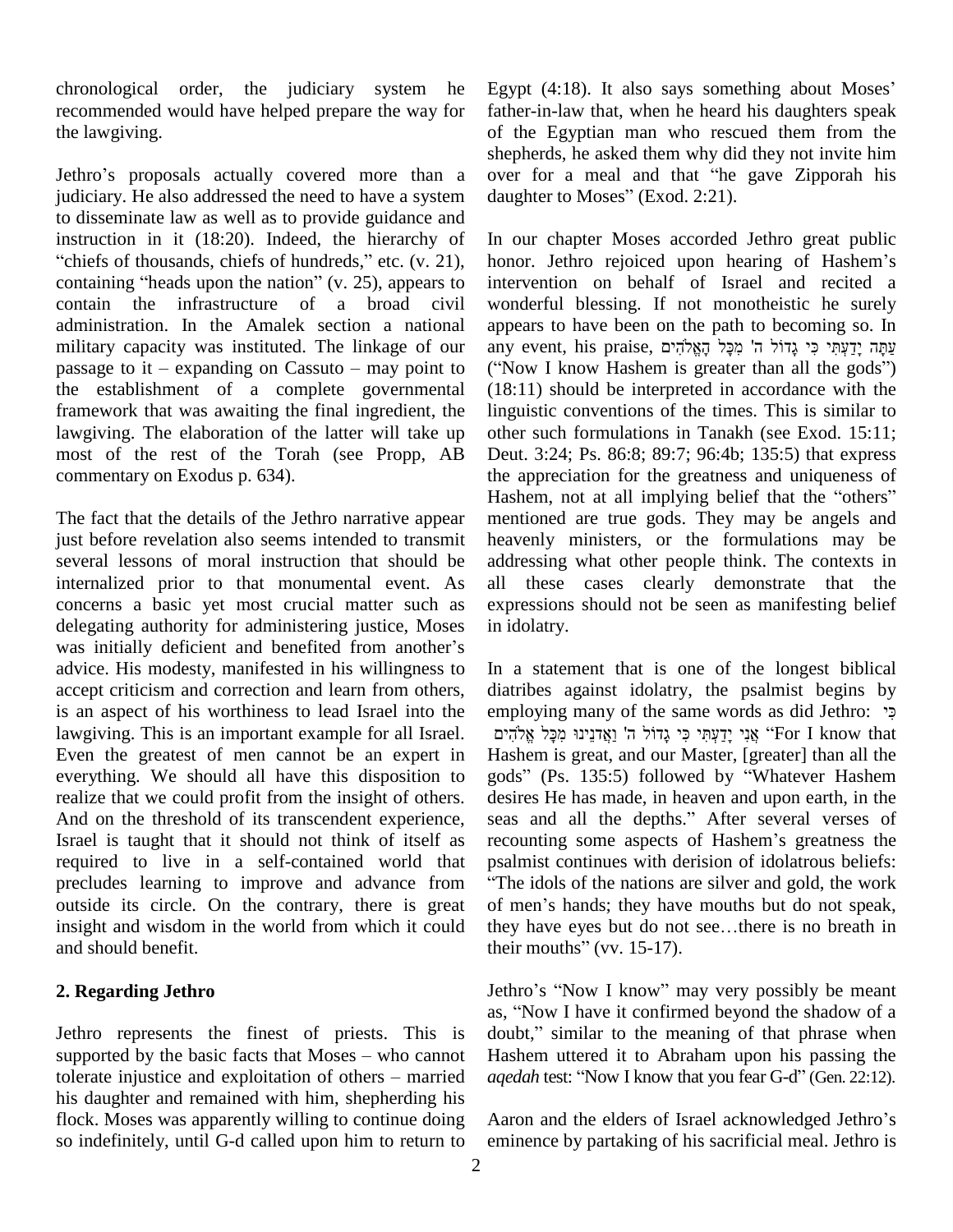a Midianite, a descendant of Abraham (Gen. 25:2). Some of the patriarch's "gifts" that he presented to his sons (Gen. 25:6) were likely of a spiritual and educational nature associated with his religious worldview and probably remained with his descendants to a certain extent, a topic we will touch 3. Bef worldview and probably remained with his<br>descendants to a certain extent, a topic we will touch 3. Bef<br>on in the next paragraph. (Abraham's intention in fathering more children in his later years after the birth of Isaac was in all probability a reflection of his interest in instilling more values into the world.) It birth of Isaac was in all probability a reflection of his passage interest in instilling more values into the world.) It  $\overline{p}$   $\overline{p}$  and that despite Israel's problems with [*b. Pe* Midian and its idolatry as described in Numbers 25 should be noted that despite Israel's problems with  $\begin{bmatrix} b. & P \end{bmatrix}$ <br>Midian and its idolatry as described in Numbers 25 assure<br>and Judges 6–8, some of Jethro's descendants – the it oth Midian and its idolatry as described in Numbers 25 assum<br>and Judges 6–8, some of Jethro's descendants – the it othe<br>Kenites – maintained long-term cordial relations with such  $\epsilon$ Israel (Judg. 4:11; 1 Sam. 15:6; 30:29; 1 Chron. 2:55; Jer. 35).

Whether Jethro came before the lawgiving or not, the placement of his arrival, counsel and note of departure encamped, *Har HaElokim* (the Mountain of G-d)" beforehand constitutes an important statement. It proclaims that he played no role in regard to the content of the immediately following subjects, the covenant and lawgiving. This may have been an extremely relevant statement in those times. Some modern scholars claim to have uncovered evidence that at a time roughly contemporaneous with *Mattan Torah*, in the region of Midian, which was a loose confederation of diverse tribes, a nomadic tribe was developing a religious system without paganism (see our comments on Deut. 33:2 in our study on *Vezot Haberakhah Part I.*). If so, we may assume that anachronistically (as Ibn Ezra oft Jethro, as their priest, was one of their leaders and the case of "Dan" in Gen. 14:14). Jethro, as their priest, was one of their leaders and perhaps the preserver of the Abrahamic tradition. But his input into Israelite culture is emphasized as being ancillary to the lawgiving and to be differentiated from the content of the theophany that follows.

Number symbolism points toward Jethro's prominent status. His name is attested seven times in our passage (and it should be recalled that he had seven daughters), indicative of his having achieved eminence and completion in the pre-covenant sphere. It also informs us that he was not within the covenant Is proper, which is symbolized by the number eight. The b informs us that he was not within the covenant<br>r, which is symbolized by the number eight. The<br>stem in reference to him (denoting being Moses' father-in-law) is attested thirteen times in our passage. This associates his linkage to Moses with his having achieved a level of relating to the one G-d, thirteen being the *gematria* of *ehad*, (see our study *On Number Symbolism in the Torah from the Work of Rabbi*

*Solomon D. Sassoon*). It is very possible that this refers to inspiration and guidance he received from Moses during those many years they lived in close proximity.

## **3. Before or After the Lawgiving?**

It is a well-founded principle of biblical exegesis that Frequency is a well-founded principle of biblical exegesis that<br>he אֵין מֻקְדָם — httpssages are not necessarily chronological וּמְאָחָר בַּתּוֹרָה ("There is no early or late in the Torah" [*b. Pesah*. 6b]). Nevertheless, chronological order is assumed unless there is compelling evidence to regard<br>it otherwise (see Ramban). Many have claimed to see<br>such evidence in the case of Jethro's visit. We will it otherwise (see Ramban). Many have claimed to see cite some of the major arguments and the parrying responses. responses.<br>Jethro came "to the desert where [Moses] was

Jethro came "to the desert where [Moses] was<br>encamped, *Har HaElokim* (the Mountain of G-d)" (Exod. 18:5). The reference is to the site of the lawgiving, thus implying that his visit was after the lawgiving. Not that the term *Har HaElokim*, in and of itself, is an indication that the lawgiving had already lawgiving. Not that the term *Har HaElokim*, in and of itself, is an indication that the lawgiving had already occurred, for we earlier read that Moses led Jethro's flock to *Har HaElokim* (3:1) and Aaron went there to occurred, for we earlier read that Moses led Jethro's is possible that *Har HaElokim* was a site considered holy from pre-Mosaic days. Even had the site received its designation from the lawgiving, it is usual for the Torah to employ names of geographic sites<br>anachronistically (as Ibn Ezra often points out, citing<br>the case of "Dan" in Gen. 14:14). anachronistically (as Ibn Ezra often points out, citing

The argument is based on the fact that prior to the account of Jethro's coming, the Israelites were encamped at Rephidim, the site of the battle with Amalek (17:8). Following the Jethro story we read that the Israelites traveled from Rephidim to the Sinai Desert where *Har HaElokim* is located (19:1,2), at which point the Torah describes the preliminaries to the lawgiving followed by the lawgiving. Thus, Jethro must have come after the lawgiving while the Israelites were still encamped at Sinai and for some reason the account of it was inserted beforehand.

Others counter that even had Jethro come to *Har HaElokim* in the days before the lawgiving there may have been reason not to narrate the brief account of the Israelites' having traveled there beforehand. The have been reason not to narrate the brief account of Torah may have wanted to keep the account of the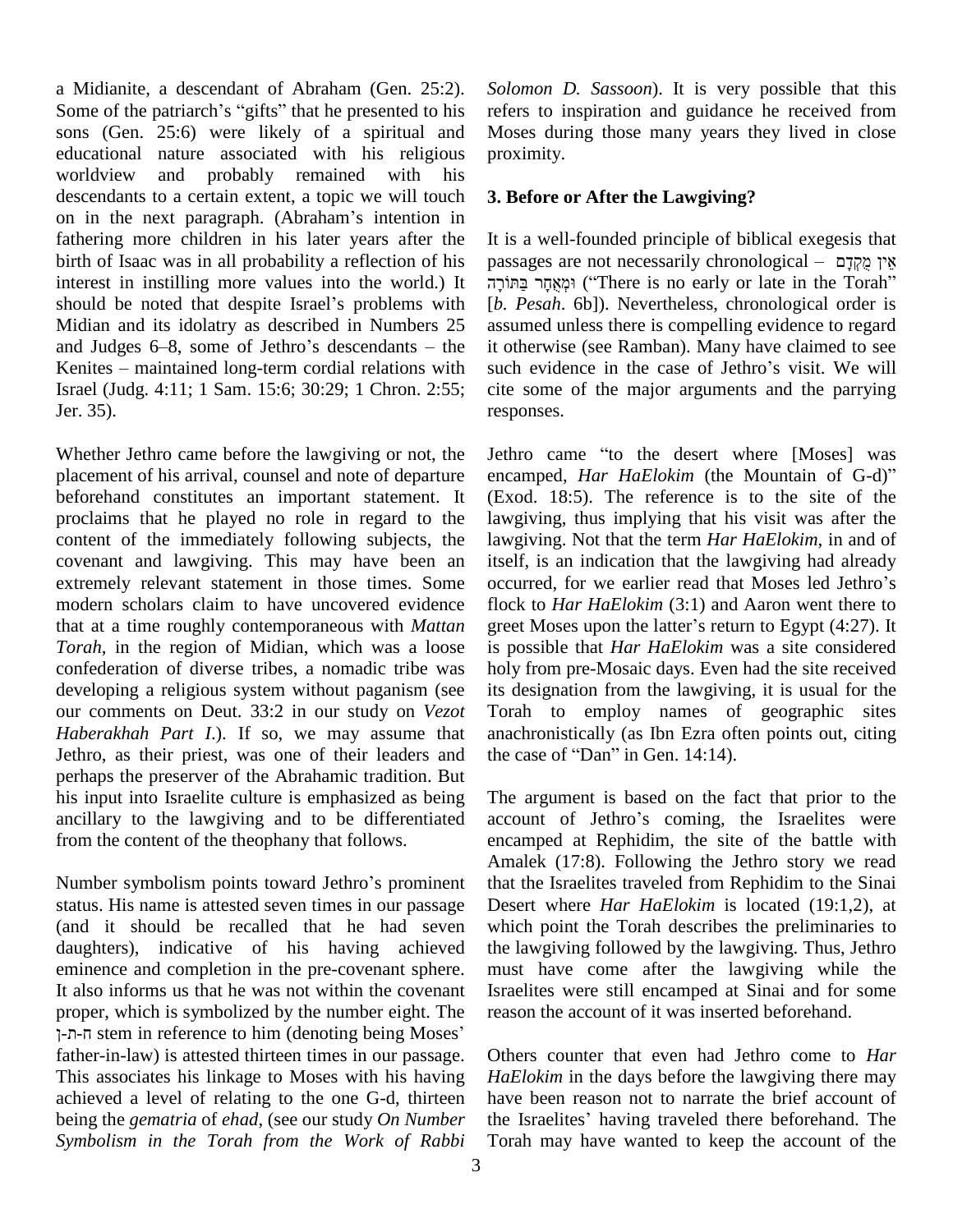Israelites' arrival at Sinai attached to the essential purpose for which they came there in order to create a cohesive unit of the lawgiving narrative. This would purpose for which they came there in order to create a of H<br>cohesive unit of the lawgiving narrative. This would immed<br>be a minor case of "there is no early or late in the Israel cohesive unit of the lawgiving narrative. This would<br>be a minor case of "there is no early or late in the Isra<br>Torah," merely delaying mention of the Israelites' the arrival at the lawgiving site until after the Jethro Torah," merely delaying mention of the Israelites' the exarrival at the lawgiving site until after the Jethro it manarrative was concluded. But Jethro's short visit could unique have been in those days before the lawgiving.

The Ramban elaborates. Moses obviously had sent advanced word to Jethro where he could meet the Israelites. He probably informed him that they were going to the well-known site of *Har HaElokim*, but of course did not know the exact date they would arrive there. (Moses knew it was on the agenda from the beginning of his mission, when G-d informed him of it at the burning bush [Exod. 3:12].) Jethro may have arrived at *Har HaElokim* while the Israelites were in the neighboring region of the desert on their way there, and sent his message to Moses from there. Carefully parsing our verse 5, the Ramban points out there, and sent his message to Moses from there. things<br>Carefully parsing our verse 5, the Ramban points out hear at that it states Jethro had arrived at the "desert at which observ Carefully parsing our verse 5, the Ramban points out hear at that it states Jethro had arrived at the "desert at which observed Moses was encamped, *Har HaElokim*," meaning recom Jethro arrived at *Har HaElokim* while Moses was still on the way in the desert. Alternatively, *Har HaElokim* itself may refer to the larger desert region.

Another indication cited to place Jethro's visit after the lawgiving is that Moses declares he makes known Another indication cited to place Jethro's visit after the law giving is that Moses declares he makes known est to the people "G-d's statutes and teachings" (18:16). the lawgiving is that Moses declares he makes known especially<br>to the people "G-d's statutes and teachings" (18:16). and ready,<br>However, these may refer to "natural" religious law agenda. N to the people "G-d's statutes and teachings" (18:16).<br>However, these may refer to "natural" religious law<br>and the nation's cumulative traditions. There also was However, these may refer to "natural" religious law<br>and the nation's cumulative traditions. There also was<br>the matter of שׂם לוֹ חַק וּמשׁפּט ("there He established") שׁם שׂם לוֹ for them statutes and ordinances" of Marah  $(15:25)$ that may have referred to a partial divine lawgiving prior to the Sinai lawgiving (as assumed in *b. Sanh*. 56b). In any event, the portrayal of Moses dispensing justice and teaching G-d's statutes to the people on an individual basis is consistent with what we might imagine the situation to have looked like before a *Moshe* to remain with Israel, praising him with, "and comprehensive lawgiving had occurred (S.D. Luzzato). you h<br>Some consider Jethro's sacrifices – "'olah and Moses

Some consider Jethro's sacrifices – "*olah* and *Moses*, and if we understand Moses' praise as *zebahim* to G-d" (18:12) – an indication that he came referring to Jethro's Exodus 18 advice, that would after the lawgiving (even post-tabernacle, in the second year), since there is no record of a sacrificial altar that was erected before the lawgiving. However, as a non-Israelite priest, Jethro was permitted to bring sacrifices to G-d even before an official Israelite sacrificial altar was established. He surely possessed

spiritual dignity and did acknowledge the uniqueness of Hashem, the G-d of Israel, a point mentioned immediately prior to his bringing the sacrifices. Non-Israelites were not necessarily required to adhere to the extensive demands of the second commandment; it may have been sufficient to recognize the uniqueness of the one supreme G-d, who may have been thought to have had heavenly "ministers" uniqueness of the one supreme G-d, who may have subordinate to Him (see Deut. 4:19).

Rabenu Abraham the son of the Rambam writes that his father assumed Jethro came after the lawgiving because of practical considerations. There was not ample time before the lawgiving for someone living in Midian to have heard about the Exodus, travel with Moses' family to meet him, observe him in action. proffer advice and be present when Moses implements it. However, this argument has been viewed as overemphasizing for Torah narrative the standard way things are done in the world. People do not usually hear about events, plan a trip, travel many days, observe an administrative system in action, recommend major changes and see them implemented in less than a span of many months or years. But theoretically, there surely was adequate time for all this to have taken place in the month and a half between the Exodus and the lawgiving considering that Midian was not that far from Horeb. This is especially the case when people are anxiously tuned in and ready, willing and able to get on with an exciting agenda. Many Torah narratives occur in a much shorter time frame than generally is the case with events of comparable detail.

Our passage concludes with the statement that Moses sent his father-in-law home and he returned to his land (Exod. 18:27). In Numbers 10:29, during the second year from the Exodus (subsequent to the lawgiving) (Exod. 18:27). In Numbers 10:29, during the second<br>year from the Exodus (subsequent to the lawgiving)<br>Moses asks *Hobab ben Re'uel HaMidiani hoten* year from the Exodus (subsequent to the lawgiving)<br>Moses asks *Hobab ben Re'uel HaMidiani hoten*<br>*Moshe* to remain with Israel, praising him with, "and Moses asks *Hobab ben Re'uel HaMidiani hoten Moshe* to remain with Israel, praising him with, "and you have been for us as eyes." If Hobab is Jethro, based on Judges 4:11, which terms <sup>H</sup>obab *<sup>h</sup>oten* you have been for us as eyes." If Hobab is Jethro,<br>based on Judges 4:11, which terms Hobab *hoten*<br>*Moses*, and if we understand Moses' praise as based on Judges 4:11, which terms Hobab *hoten*<br>Moses, and if we understand Moses' praise as<br>referring to Jethro's Exodus 18 advice, that would mean that Jethro was living among Israel during the second year. It is far-fetched to assume that he went home, returned to Israel and took leave again.

However, the Exodus statement that he departed does not necessarily mean that he did so at that time. Even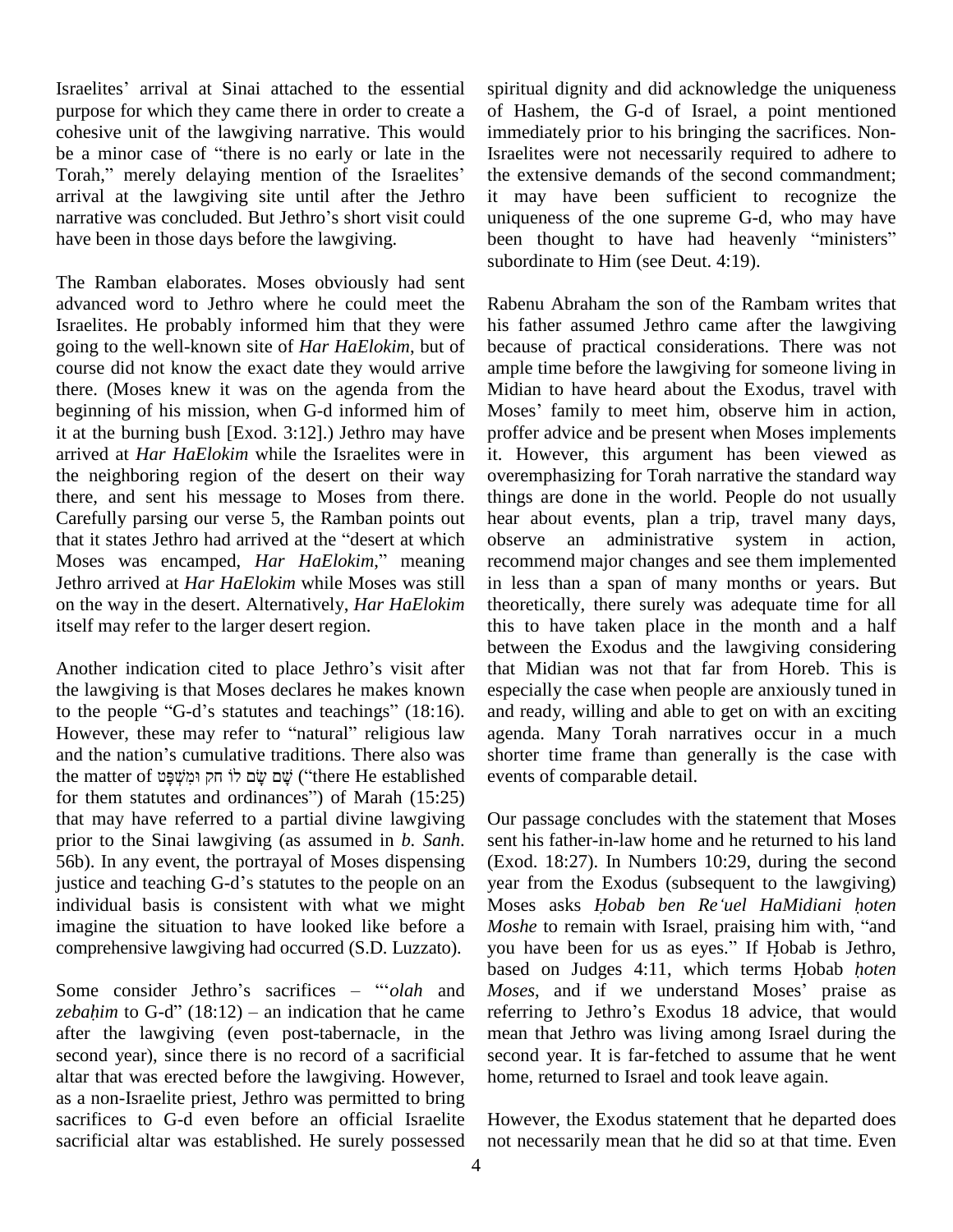had it been at a later time it would have been appropriate to place notice of it with the narrative concerning him as a fitting close to the chapter. That appropriate to place notice of it with the narrative Also,<br>concerning him as a fitting close to the chapter. That empha<br>type of "There is no early or late in the Torah," in and r order to complete the account of a subject, is common character traits are stressed: "men of valor, G-dtype of "There is no early or late in the Torah," in and r<br>order to complete the account of a subject, is common charace<br>in the Torah. Also, Hobab may be Jethro's son (Ibn fearing Ezra) and it may have been he who was around in the have second year. *Hoten* may possibly designate a marriage and s relative and in the Judges verse may mean "brother-other in the Torah. Also, Hobab may be Jethro's son (Ibn fearing, men of truth who hate ill-gotten gain." Some second year. *Hoten* may possibly designate a marriage relative and in the Judges verse may mean "brother-<br>in-law." That it may be Re'uel, Hobab's father, who relative and in the Judges verse may mean "brother-<br>in-law." That it may be Re'uel, Hobab's father, who<br>was Jethro, Moses' father-in-law, is consistent with a straightforward reading of Exodus 2:18.

Ibn Ezra draws what he considers decisive proof that Israel'<br>Jethro came after the lawgiving from Moses' fortieth The R<br>Jethro came after the lawgiving from Moses' fortieth The R year review in Deuteronomy 1. After relating that G-d Jethro came after the lawgiving from Moses' fortieth The 1<br>year review in Deuteronomy 1. After relating that G-d befor<br>gave instructions to proceed from Horeb (the relate year review in Deuteronomy 1. After relating that G-d be<br>gave instructions to proceed from Horeb (the relaw<br>giving site) to the promised land, Moses said, "At Eg that time...I requested you select heads...and I Iawgiving site) to the promised land, Moses said, "At Egyp that time...I requested your select heads...and I encountinstructed your judges," etc. (Deut. 1:9-18). He delive that time...I requested you select heads...and I entirected your judges," etc. (Deut. 1:9-18). He decontinues, "we traveled from Horeb" (1:19), ev indicating that the charge to the judges was the last continues, "we traveled from Horeb"  $(1:19)$ , indicating that the charge to the judges was the last significant event at Horeb before departing, clearly post-lawgiving. Since this latter discussion appears to significant event at Horeb before departing, clearly would<br>post-lawgiving. Since this latter discussion appears to thoug<br>refer to Jethro's advice in Exodus 18, he must have the T come after *Mattan Torah*.

Abarbanel rejects this proof. He posits that although Jethro came before the lawgiving and gave his recommendations then, their implementation was after that event, as related in Deuteronomy. According to lawgive him, the last four verses of the Exodus 18 passage that referring speak of Moses' setting up the judiciary and Jethro's The 1 him, the last four verses of the Exodus 18 passage that departure (vv. 24-27) are out of chronological order but placed with the passage to keep the story intact. In of the a similar vein but going even further, the Tosafists (*b.* discer '*Abod.* Zar. 24b) assume that Jethro's arrival was before the lawgiving but his advice (v. 13 ff.) was given afterwards.

It is noteworthy that the Deuteronomy 1 passage varies significantly from the Exodus 18 account. In Deuteronomy, Jethro is not mentioned nor hinted at in any way. Moses initiates the idea of establishing a leadership infrastructure and asks the Israelites to least a number of days – he left instructions for his select heads according to their tribes. They do so and absend leadership infrastructure and asks the Israelites to least a select heads according to their tribes. They do so and absend with the tribal heads he sets up a judicial hierarchy – we ret elect heads according to their tribes. They do so and absent<br>vith the tribal heads he sets up a judicial hierarchy – we ret<br>chiefs of thousands, chiefs of hundreds" etc. – and Hur t with the tribal heads he sets up a judicial hierarchy – we r<br>
"chiefs of thousands, chiefs of hundreds" etc. – and Hur<br>
instructs the judges. In Exodus 18, after Jethro's matt advice, Moses himself selects men from among all

Israel and there is no mention of a tribal dimension. Also, the criteria are different. In Deuteronomy, the emphasis is on intellectual qualities: "wise, discerning Also, the criteria are different. In Deuteronomy, the emphasis is on intellectual qualities: "wise, discerning and men of stature to your tribes." In Exodus, emphasis is on intellectual qualities: "wise, discerning<br>and men of stature to your tribes." In Exodus,<br>character traits are stressed: "men of valor, G-dand men of stature to your tribes." In Exodus,<br>character traits are stressed: "men of valor, G-d-<br>fearing, men of truth who hate ill-gotten gain." Some have assumed that both sets of criteria were required and some were written in one account and some in the other account. Abarbanel interprets this matter to mean that Moses did not do precisely as Jethro advised but adapted his suggestions in accordance with his own judgment and firsthand knowledge of advised but adapted<br>with his own judgme<br>Israel's situation.

The Ramban proffers a strong proof that Jethro came before the lawgiving. The Torah states that Moses related to Jethro all that Hashem did to Pharaoh and Egypt as well as all the travail the Israelites encountered on the journey from which Hashem delivered them (Exod. 18:8). What about the unique event that stands at the pinnacle of the enterprise, the lawgiving? Had it already occurred Moses surely would not have omitted it? Along the same line of thought, after Moses related to Jethro what transpired, the Torah states that Jethro was joyous over all the good Hashem did for Israel, namely, that He saved the nation from the hands of Egypt (v. 9). What about the culmination of the entire narrative, the lawgiving? And why is his blessing of Hashem  $(v. 10)$  focused only on His saving activity with not a hint to His lawgiving? These questions cannot be answered by referring to the fact that Jethro was a non-Israelite. lawgiving? These questions cannot be answered by<br>referring to the fact that Jethro was a non-Israelite.<br>The laws of the Torah are Israel's "wisdom and discernment in the eyes of the peoples who will hear<br>of these statutes and proclaim, 'surely a wise and<br>discerning people is this great nation''' (Deut. 4:6). The laws of the Torah are Israel's "wisdom and<br>discernment in the eyes of the peoples who will hear<br>of these statutes and proclaim, "surely a wise and

Immediately after the lawgiving (that is, after the Decalogue and the three chapters of law that are attached to it), Hashem calls to Moses to ascend the mountain and be there for a period of time, so that He may give him the tablets  $(24:12)$ . Before ascending  $$ perhaps not aware that he would be away for forty may give him the tablets  $(24:12)$ . Before ascending –<br>perhaps not aware that he would be away for forty<br>days but knowing that G-d's summons involved at perhaps not aware that he would be away for forty<br>days but knowing that G-d's summons involved at<br>least a number of days – he left instructions for his days but knowing that G-d's summons involved at least a number of days – he left instructions for his absence. He told the elders, "Await for us here until we return to you" (v. 14) and he designated Aaron and absence. He told the elders, "Await for us here until<br>we return to you" (v. 14) and he designated Aaron and<br>Hur to be in charge, "whosoever has a litigation we return to you"  $(v. 14)$  and he designated Aaron and<br>Hur to be in charge, "whosoever has a litigation<br>matter shall approach them"  $(v. 14)$ . Does this shed any light on whether Jethro had as yet arrived? Of